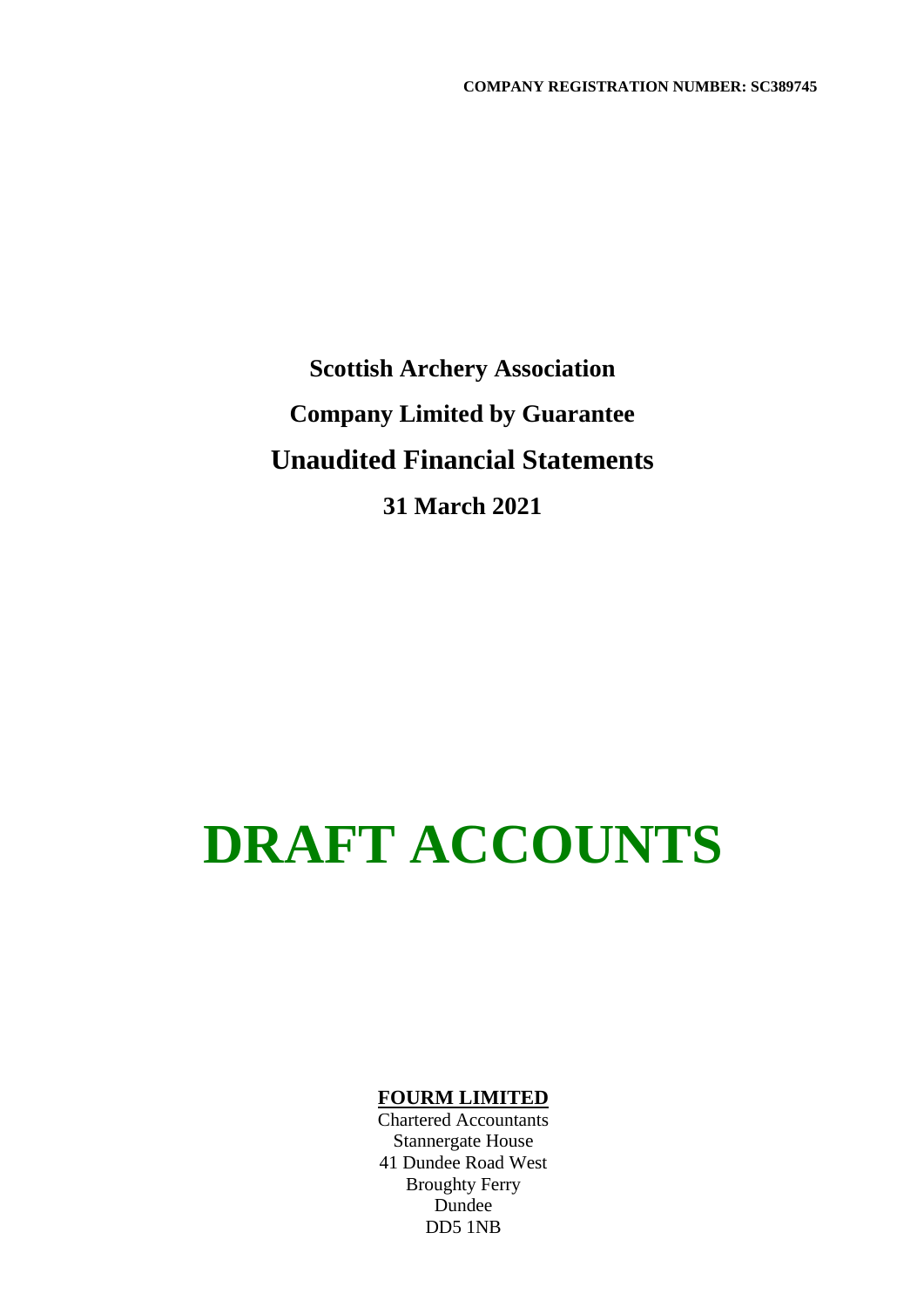# **Company Limited by Guarantee**

# **Financial Statements**

# **Year ended 31 March 2021**

| <b>Contents</b>                                                                                                              | Page                    |
|------------------------------------------------------------------------------------------------------------------------------|-------------------------|
| Officers and professional advisers                                                                                           | 1                       |
| Directors' report                                                                                                            | 2                       |
| Statement of income and retained earnings                                                                                    | 3                       |
| Statement of financial position                                                                                              | $\overline{\mathbf{4}}$ |
| Notes to the financial statements                                                                                            | 6                       |
| The following pages do not form part of the financial statements                                                             |                         |
| Chartered accountants report to the board of directors on the<br>preparation of the unaudited statutory financial statements | 11                      |
| Detailed income statement                                                                                                    | 12                      |
| Notes to the detailed income statement                                                                                       | 13                      |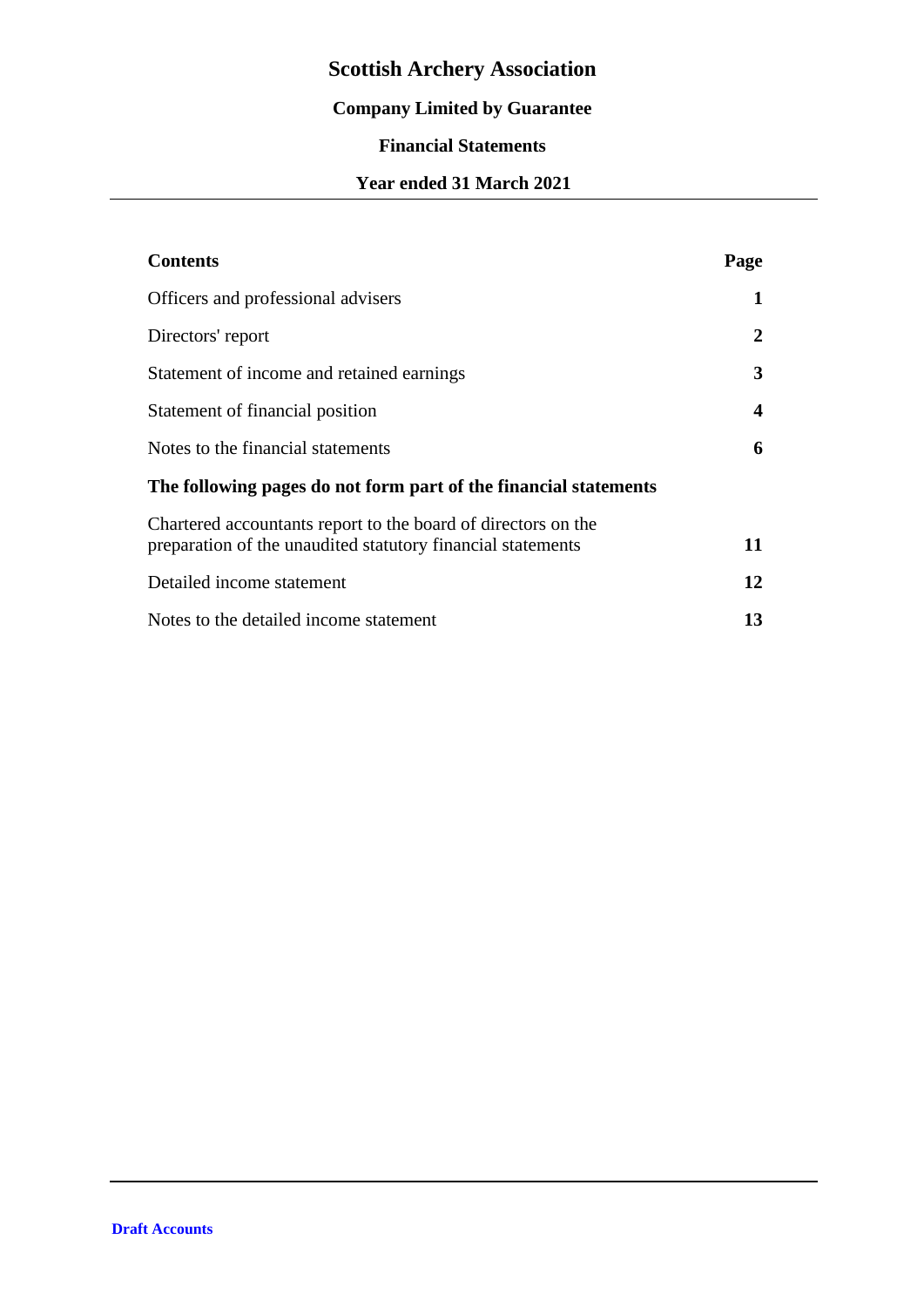# **Company Limited by Guarantee**

# **Officers and Professional Advisers**

| The board of directors   | Miss M Taylor<br>Mr P Tucknott<br>Mrs C M Buchanan<br>Mr R Provan<br>Mr C A Lindsay<br>Mr J C May<br>Ms J C Griffin<br>Ms L W Noon             |
|--------------------------|------------------------------------------------------------------------------------------------------------------------------------------------|
| <b>Registered office</b> | Glenearn Cottage<br>Edinburgh Road<br>Prestonpans<br>East Lothian<br>Scotland<br>EH32 0HQ                                                      |
| <b>Accountants</b>       | FourM Limited<br><b>Chartered Accountants</b><br><b>Stannergate House</b><br>41 Dundee Road West<br><b>Broughty Ferry</b><br>Dundee<br>DD5 1NB |
| <b>Bankers</b>           | <b>Bank of Scotland</b><br>38 St Andrews Square<br>Edinburgh<br>EH <sub>2</sub> 2YR                                                            |
| <b>Solicitors</b>        | Harper MacLeod<br>The Ca'd'oro<br>45 Gordon Street<br>Glasgow<br><b>G1 3PE</b>                                                                 |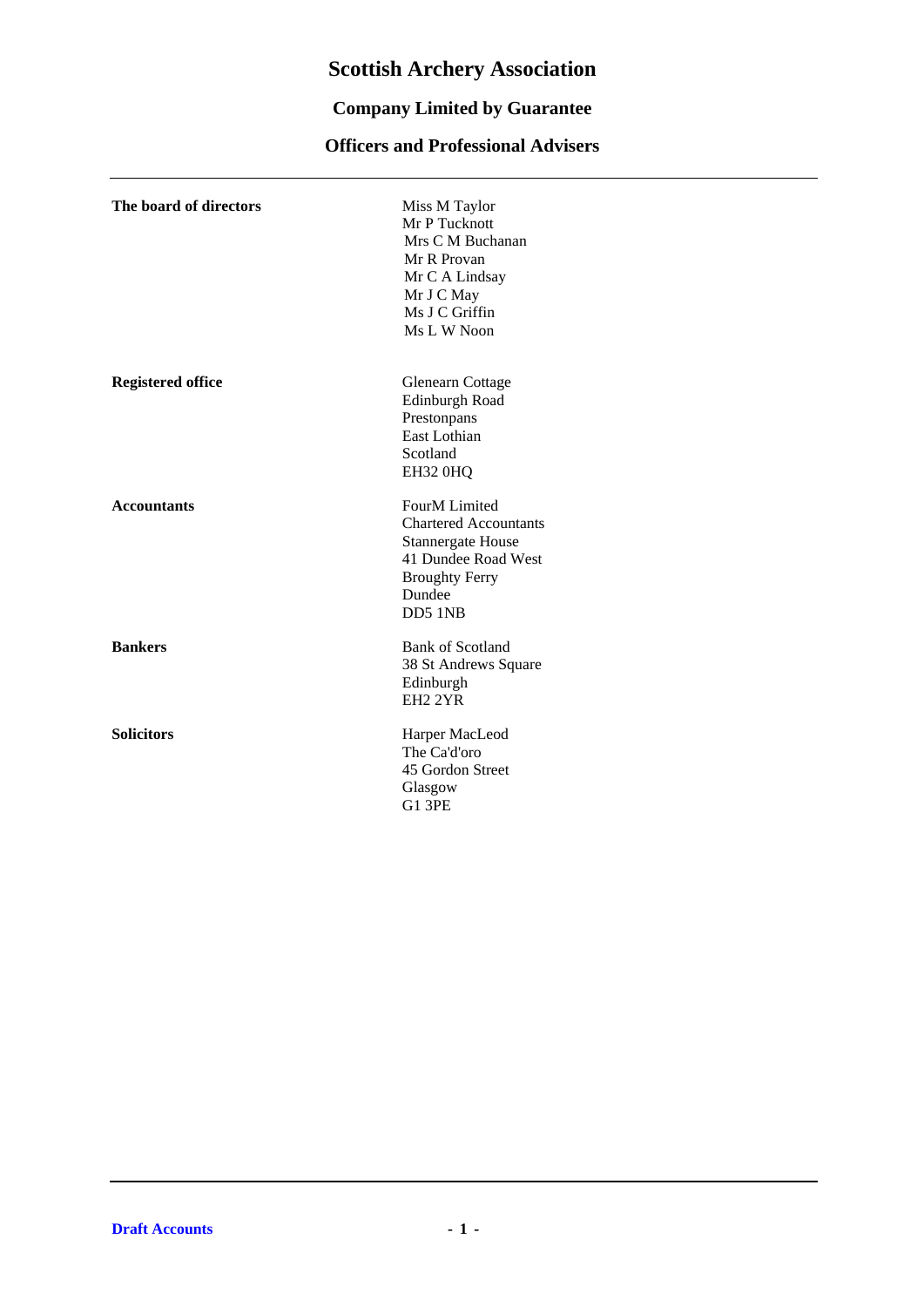### **Company Limited by Guarantee**

### **Directors' Report**

#### **Year ended 31 March 2021**

The directors present their report and the unaudited financial statements of the company for the year ended 31 March 2021.

#### **Principal activities**

The principal activity of the company during the year was the promotion of archery at all levels throughout Scotland. The Association was founded in 1949 and was incorporated on 1 December 2010 as a company limited by guarantee by its Memorandum and Articles of Association.

The Association is affiliated to the national governing body, Archery GB. There are 46 senior clubs and 14 junior clubs throughout the whole of Scotland.

#### **Directors**

The directors who served the company during the year were as follows:

| Miss M Taylor    |                              |
|------------------|------------------------------|
| Mr P Tucknott    |                              |
| Mr K J Pringle   | (Resigned 8 May 2021)        |
| Mrs C M Buchanan |                              |
| Mr R Provan      |                              |
| Mr C A Lindsay   |                              |
| Mr J C May       |                              |
| Ms J C Griffin   | (Appointed 21 November 2020) |
| Ms L W Noon      | (Appointed 21 November 2020) |
| Mrs J McCleary   | (Resigned 21 November 2020)  |
|                  |                              |

#### **Small company provisions**

This report has been prepared in accordance with the provisions applicable to companies entitled to the small companies exemption.

This report was approved by the board of directors on .............................. and signed on behalf of the board by:

Registered office: Glenearn Cottage Edinburgh Road Prestonpans East Lothian Scotland EH32 0HQ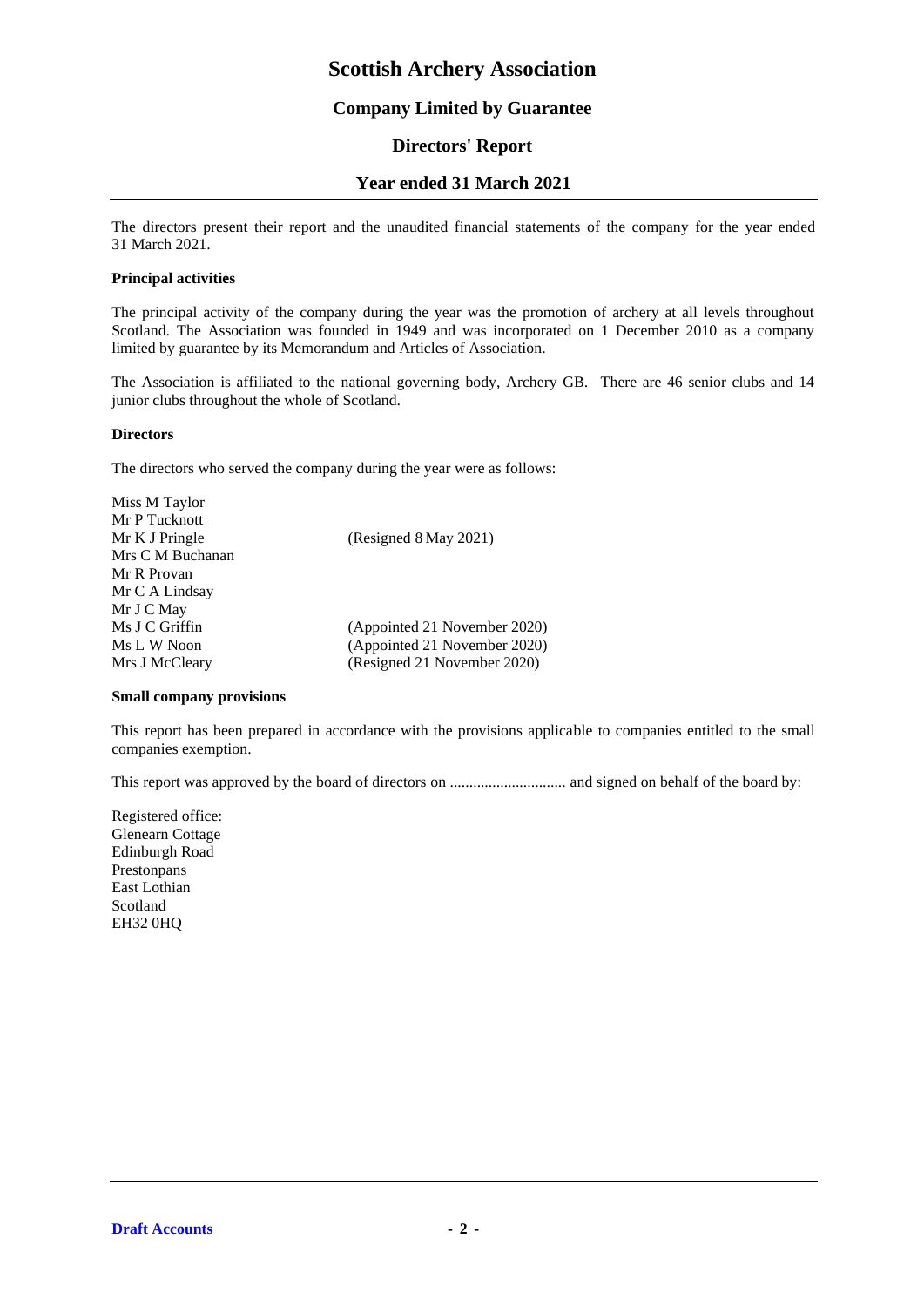# **Company Limited by Guarantee**

# **Statement of Income and Retained Earnings**

# **Year ended 31 March 2021**

| <b>Turnover</b>                                            | <b>Note</b> | 2021<br>£<br>125,705 | 2020<br>£<br>143,805 |
|------------------------------------------------------------|-------------|----------------------|----------------------|
| <b>Gross profit</b>                                        |             | 125,705              | 143,805              |
| Administrative expenses                                    |             | 128,581              | 148,997              |
| <b>Operating loss</b>                                      |             | (2,876)              | (5,192)              |
| Other interest receivable and similar income               |             | 151                  | 500                  |
| <b>Loss before taxation</b>                                | 6           | (2,725)              | (4,692)              |
| Tax on loss                                                |             |                      | 57                   |
| Loss for the financial year and total comprehensive income |             | (2,725)              | (4,749)              |
| Retained earnings at the start of the year                 |             | 83,872               | 88,621               |
| Retained earnings at the end of the year                   |             | 81,147               | 83,872               |

All the activities of the company are from continuing operations.

**The notes on pages 6 to 9 form part of these financial statements.**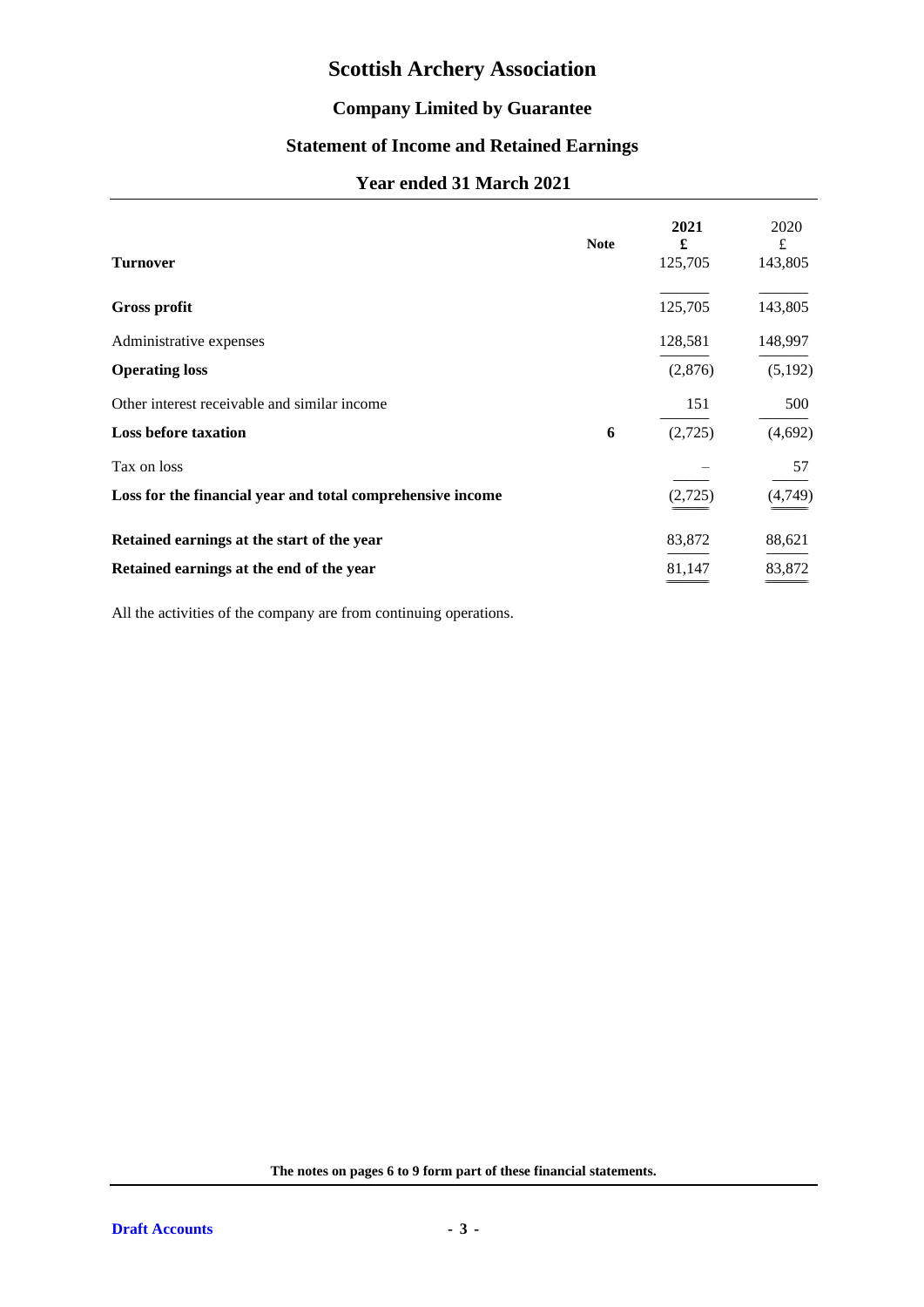### **Company Limited by Guarantee**

# **Statement of Financial Position**

### **31 March 2021**

|                                                |             | 2021   |        | 2020      |
|------------------------------------------------|-------------|--------|--------|-----------|
|                                                | <b>Note</b> | £      | £      | $\pounds$ |
| <b>Fixed assets</b><br>Tangible assets         | 7           |        | 5,181  | 8,965     |
| <b>Current assets</b>                          |             |        |        |           |
| Debtors                                        | 8           | 6,999  |        | 1,500     |
| Cash at bank and in hand                       |             | 84,498 |        | 92,612    |
|                                                |             | 91,497 |        | 94,112    |
| Creditors: amounts falling due within one year | 9           | 15,531 |        | 19,205    |
| <b>Net current assets</b>                      |             |        | 75,966 | 74,907    |
| <b>Total assets less current liabilities</b>   |             |        | 81,147 | 83,872    |
| <b>Net assets</b>                              |             |        | 81,147 | 83,872    |
|                                                |             |        |        |           |
| <b>Capital and reserves</b>                    |             |        |        |           |
| Profit and loss account                        |             |        | 81,147 | 83,872    |
| <b>Members funds</b>                           |             |        | 81,147 | 83,872    |

These financial statements have been prepared in accordance with the provisions applicable to companies subject to the small companies' regime and in accordance with Section 1A of FRS 102 'The Financial Reporting Standard applicable in the UK and Republic of Ireland'.

For the year ending 31 March 2021 the company was entitled to exemption from audit under section 477 of the Companies Act 2006 relating to small companies.

Directors' responsibilities:

- The members have not required the company to obtain an audit of its financial statements for the year in question in accordance with section 476;
- The directors acknowledge their responsibilities for complying with the requirements of the Act with respect to accounting records and the preparation of financial statements.

The statement of financial position continues on the following page. **The notes on pages 6 to 9 form part of these financial statements.**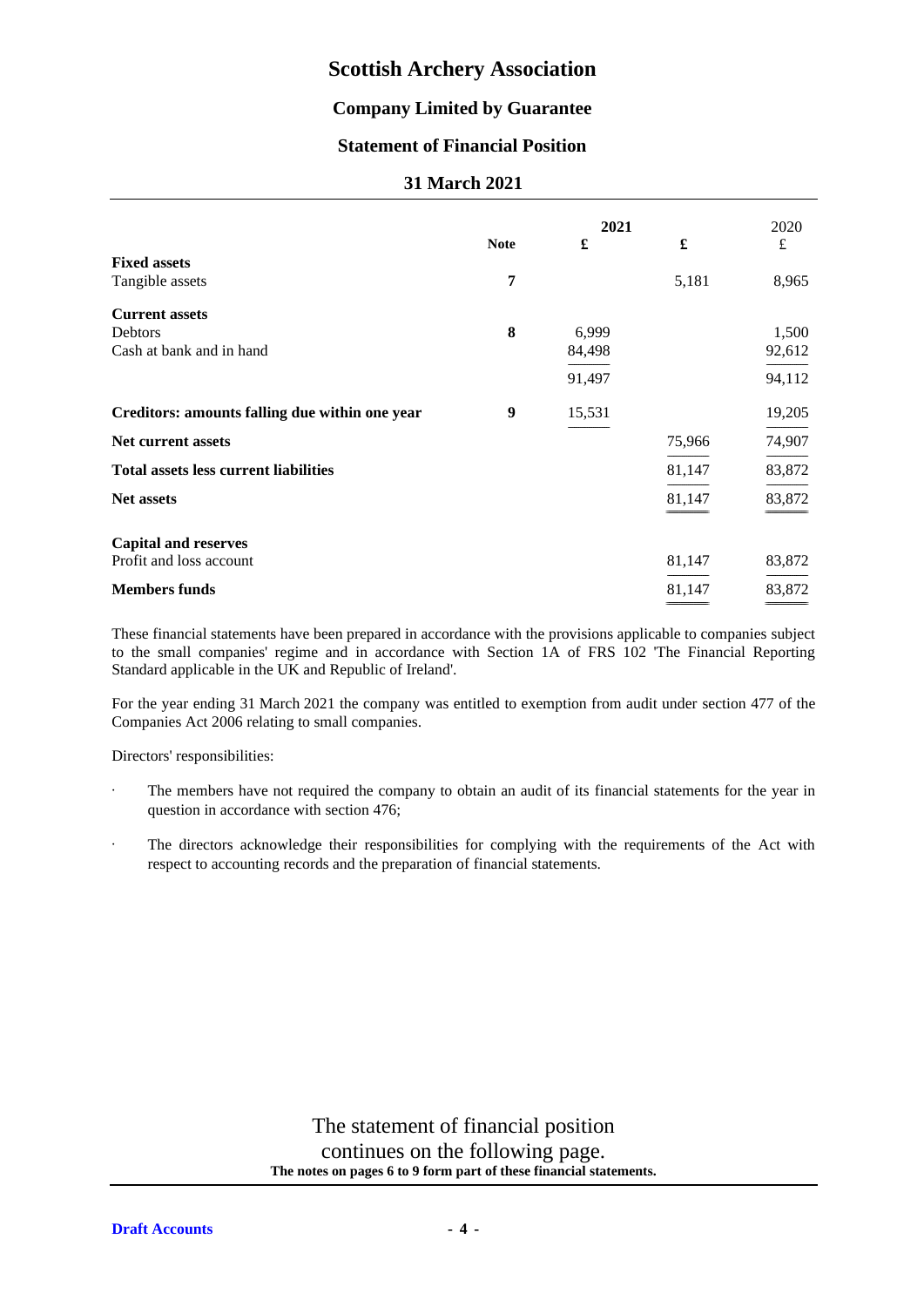# **Company Limited by Guarantee**

# **Statement of Financial Position** *(continued)*

# **31 March 2021**

These financial statements were approved by the board of directors and authorised for issue on ...................., and are signed on behalf of the board by:

Mr C A Lindsay Director

Company registration number: SC389745

**The notes on pages 6 to 9 form part of these financial statements.**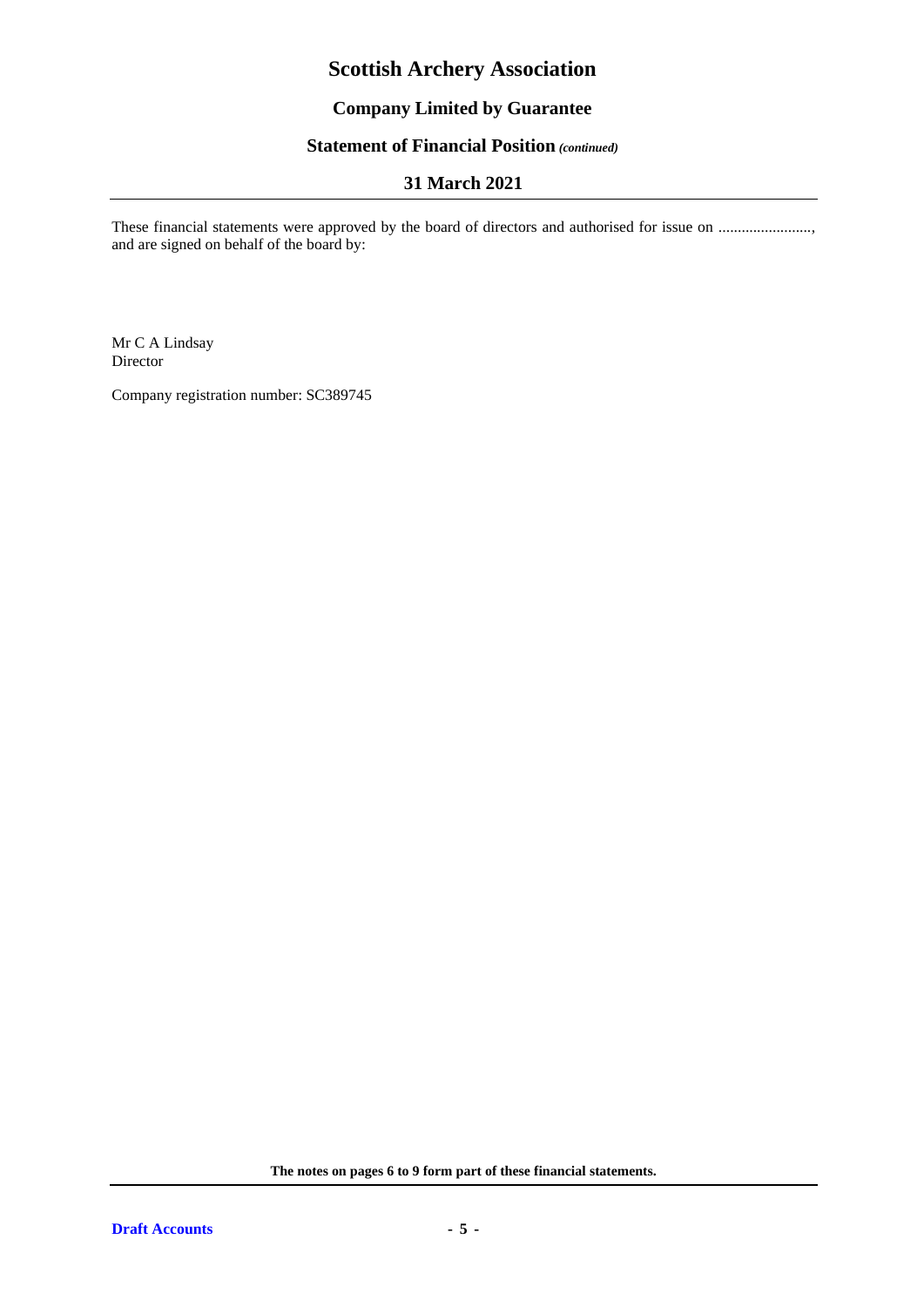### **Company Limited by Guarantee**

#### **Notes to the Financial Statements**

#### **Year ended 31 March 2021**

#### **1. General information**

The company is a private company limited by guarantee, registered in Scotland. The address of the registered office is Glenearn Cottage, Edinburgh Road, Prestonpans, East Lothian, EH32 0HQ, Scotland.

#### **2. Statement of compliance**

These financial statements have been prepared in compliance with Section 1A of FRS 102, 'The Financial Reporting Standard applicable in the UK and the Republic of Ireland'.

#### **3. Accounting policies**

#### **Basis of preparation**

The financial statements have been prepared on the historical cost basis.

#### **Going concern**

The main source of funding for Scottish Archery Association has been confirmed for the year to 31 March 2022 and for the 12 months to the 31 March 2023. In addition to this the board have reviewed the potential decrease in membership renewal rates given the recent pandemic and have set aside a significant amount of reserves which will hopefully help the sustainability of the clubs and help to encourage members to support their clubs and in turn the Scottish Archery Association.

Due to the above the Board of Directors has reasonable expectation that the company has adequate resources to continue in operational existence for the foreseeable future. For this reason, it continues to adopt the going concern basis in preparing these Financial Statements

#### **Judgements and key sources of estimation uncertainty**

The preparation of the financial statements requires management to make judgements, estimates and assumptions that affect the amounts reported. These estimates and judgements are continually reviewed and are based on experience and other factors, including expectations of future events that are believed to be reasonable under the circumstances.

#### **Revenue recognition**

Income from activities includes fees, donations and grants and is accounted for in the period to which it relates.

#### **Corporation tax**

The taxation expense represents the aggregate amount of current and deferred tax recognised in the reporting period. Tax is recognised in profit or loss, except to the extent that it relates to items recognised in other comprehensive income or directly in equity. In this case, tax is recognised in other comprehensive income or directly Current tax is recognised on taxable profit for the current and past periods. Current tax is measured at the amounts of tax expected to pay or recover using the tax rates and laws that have been enacted or substantively enacted at the reporting date.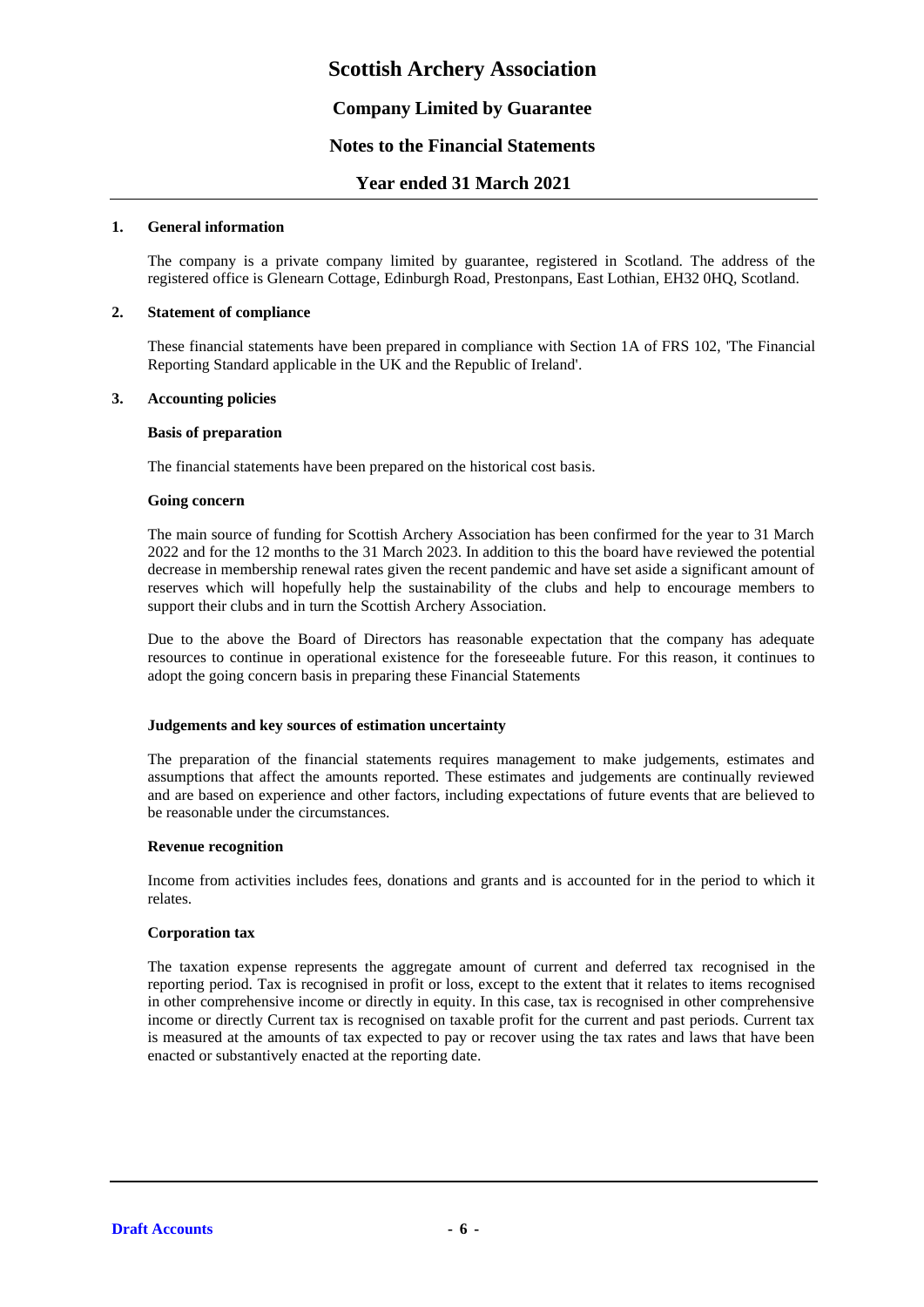### **Company Limited by Guarantee**

#### **Notes to the Financial Statements***(continued)*

#### **Year ended 31 March 2021**

#### **3. Accounting policies** *(continued)*

#### **Tangible assets**

Tangible assets are initially recorded at cost, and subsequently stated at cost less any accumulated depreciation and impairment losses. Any tangible assets carried at revalued amounts are recorded at the fair value at the date of revaluation less any subsequent accumulated depreciation and subsequent accumulated impairment losses.

#### **Depreciation**

Depreciation is calculated so as to write off the cost or valuation of an asset, less its residual value, over the useful economic life of that asset as follows:

Equipment - 33% straight line

#### **Impairment of fixed assets**

A review for indicators of impairment is carried out at each reporting date, with the recoverable amount being estimated where such indicators exist. Where the carrying value exceeds the recoverable amount, the asset is impaired accordingly. Prior impairments are also reviewed for possible reversal at each reporting date.

For the purposes of impairment testing, when it is not possible to estimate the recoverable amount of an individual asset, an estimate is made of the recoverable amount of the cash-generating unit to which the asset belongs. The cash-generating unit is the smallest identifiable group of assets that includes the asset and generates cash inflows that largely independent of the cash inflows from other assets or groups of assets.

#### **Defined contribution plans**

Contributions to defined contribution plans are recognised as an expense in the period in which the related service is provided. Prepaid contributions are recognised as an asset to the extent that the prepayment will lead to a reduction in future payments or a cash refund.

#### **4. Company limited by guarantee**

The company is limited by guarantee, has no share capital with the liability of each member limited to £1.

#### **5. Employee numbers**

The average number of persons employed by the company during the year amounted to 4 (2020: 4).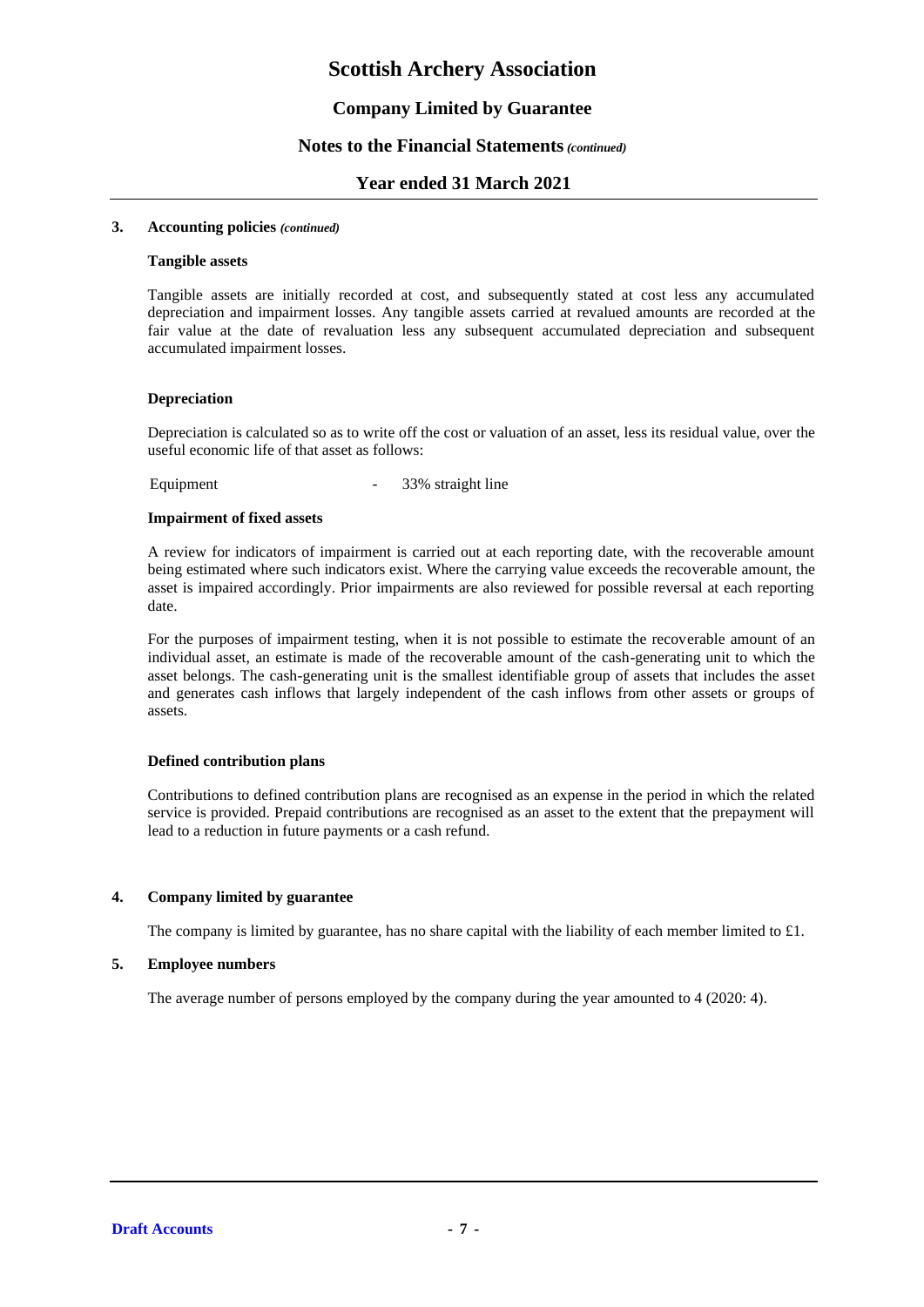# **Company Limited by Guarantee**

# **Notes to the Financial Statements***(continued)*

# **Year ended 31 March 2021**

#### **6. Profit before taxation**

Profit before taxation is stated after charging:

| <u>U</u> U                      | 2021  | 2020  |
|---------------------------------|-------|-------|
|                                 |       |       |
| Depreciation of tangible assets | 5,777 | 5,867 |

#### **7. Tangible assets**

**8. Debtors**

|    |                                                | Equipment            | <b>Total</b> |
|----|------------------------------------------------|----------------------|--------------|
|    | Cost                                           | £                    | $\mathbf f$  |
|    | At 1 April 2020                                | 17,846               | 17,846       |
|    | Additions                                      | 1,993                | 1,993        |
|    | Disposals                                      | (2,084)              | (2,084)      |
|    | At 31 March 2021                               | 17,755               | 17,755       |
|    | <b>Depreciation</b>                            |                      |              |
|    | At 1 April 2020                                | 8,881                | 8,881        |
|    | Charge for the year                            | 5,777                | 5,777        |
|    | Disposals                                      | (2,084)              | (2,084)      |
|    | At 31 March 2021                               | 12,574               | 12,574       |
|    | <b>Carrying amount</b>                         |                      |              |
|    | At 31 March 2021                               | 5,181                | 5,181        |
|    | At 31 March 2020                               | 8,965                | 8,965        |
| 8. | <b>Debtors</b>                                 |                      |              |
|    |                                                | 2021                 | 2020         |
|    |                                                | $\pmb{\mathfrak{L}}$ | $\pounds$    |
|    | Other debtors                                  | 6,999                | 1,500        |
| 9. | Creditors: amounts falling due within one year |                      |              |
|    |                                                | 2021                 | 2020         |
|    |                                                | £                    | $\mathbf f$  |
|    | Corporation tax                                |                      | 95           |
|    | Social security and other taxes                | 2,209                | 2,010        |
|    | Other creditors                                | 13,322               | 17,100       |
|    |                                                | 15,531               | 19,205       |

============================ ============================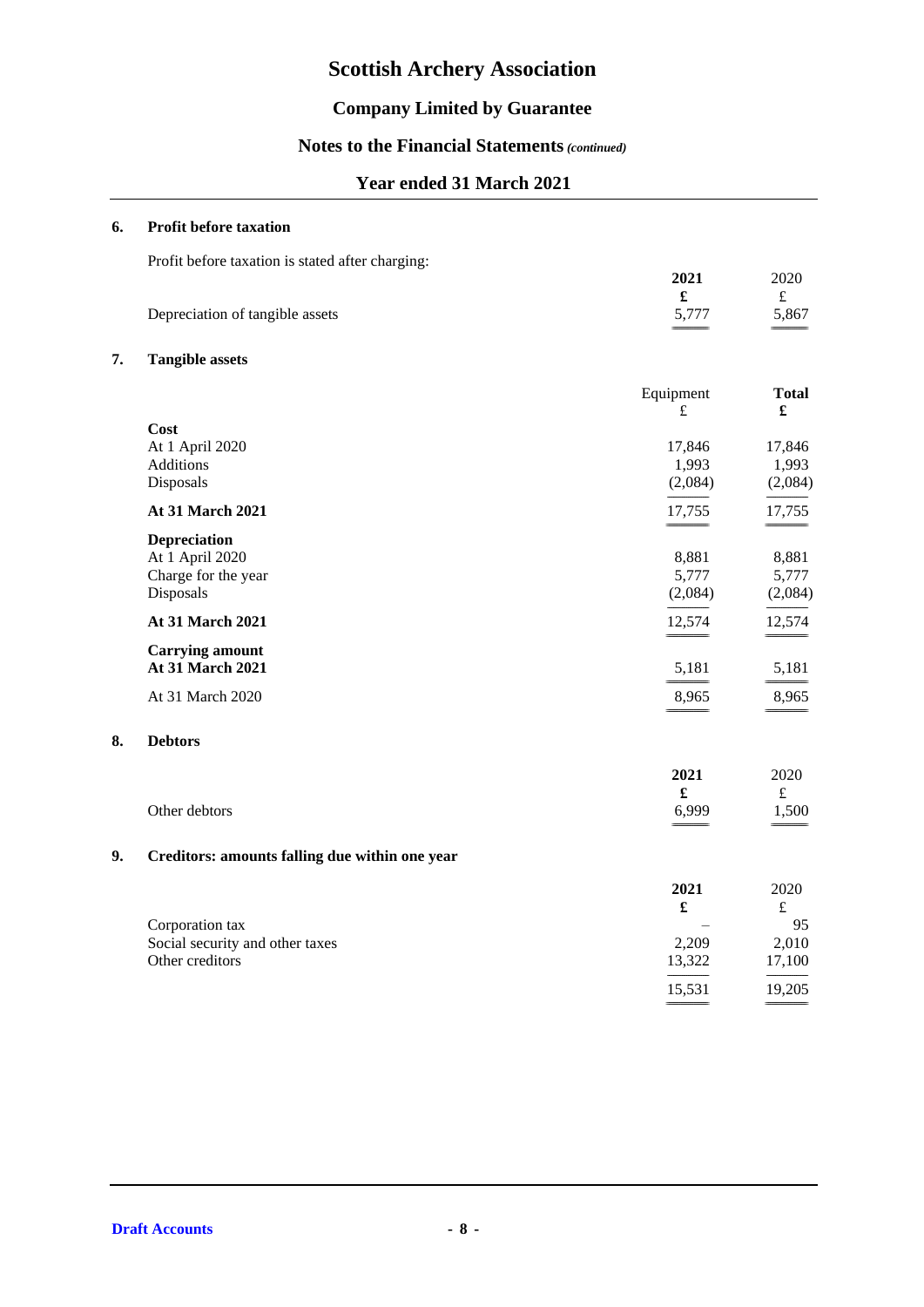# **Company Limited by Guarantee**

### **Notes to the Financial Statements***(continued)*

### **Year ended 31 March 2021**

#### **10. Related party transactions**

The company was under the control of the directors throughout the current and previous period.

The directors do not consider that the company has an ultimate controlling party.

There were no transactions with related parties that require to be disclosed under the accounting standard FRS102.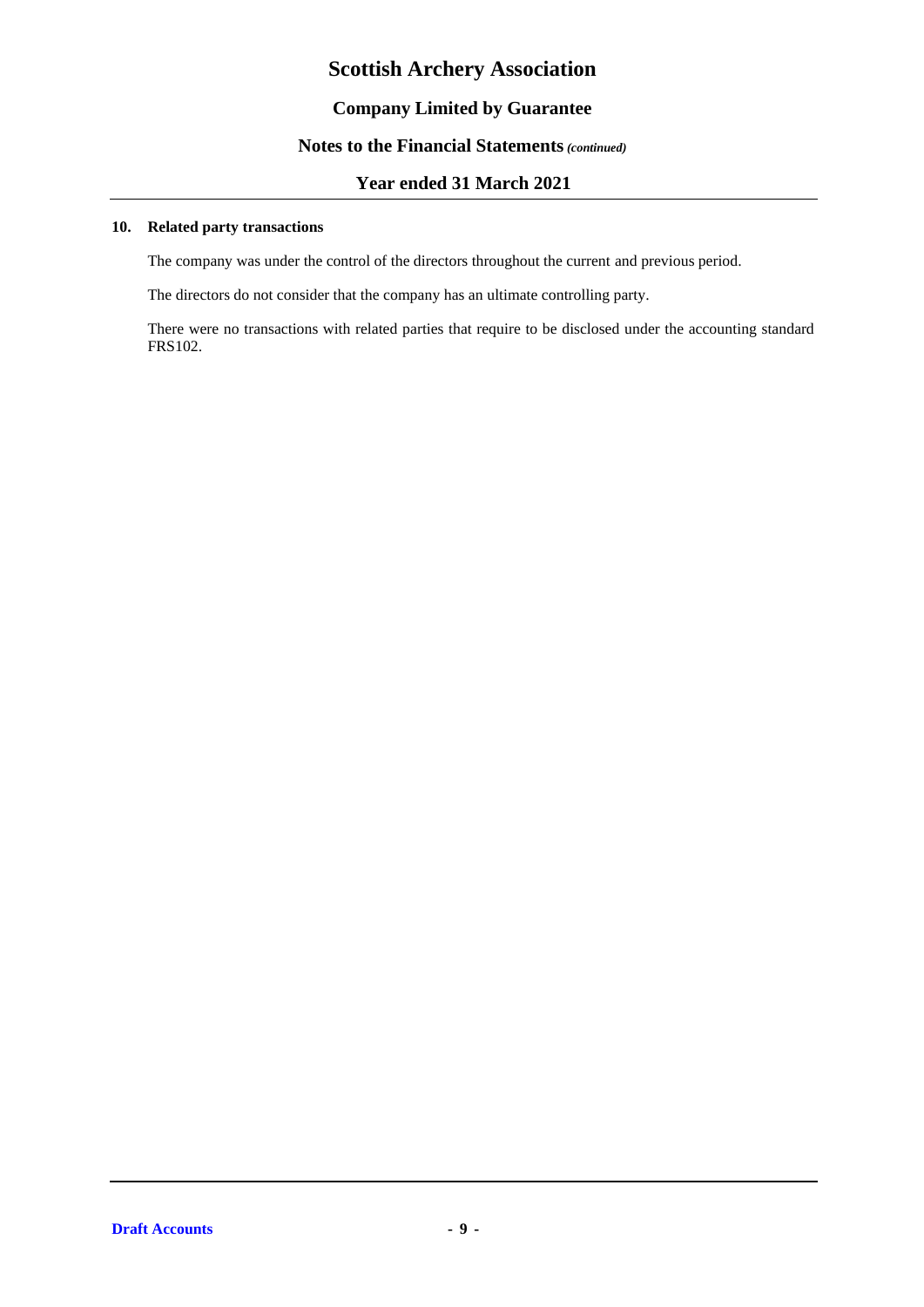**Scottish Archery Association Company Limited by Guarantee Management Information Year ended 31 March 2021**

**The following pages do not form part of the financial statements.**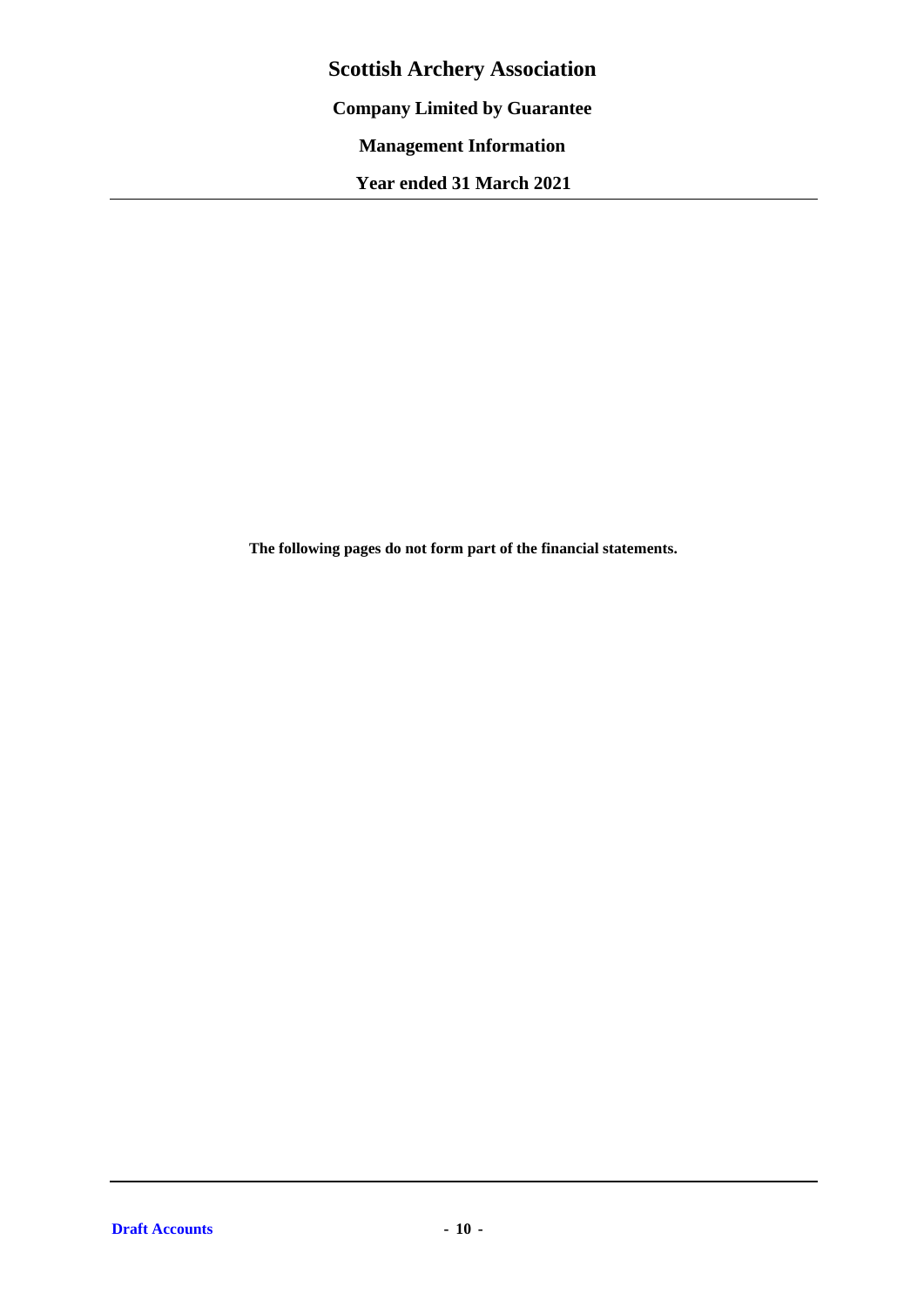### **Company Limited by Guarantee**

## **Chartered Accountants Report to the Board of Directors on the Preparation of the Unaudited Statutory Financial Statements of Scottish Archery Association**

### **Year ended 31 March 2021**

In order to assist you to fulfil your duties under the Companies Act 2006, we have prepared for your approval the financial statements of Scottish Archery Association for the year ended 31 March 2021, which comprise the statement of income and retained earnings, statement of financial position and the related notes from the company's accounting records and from information and explanations you have given us.

As a practising member firm of ICAS, we are subject to its ethical and other professional requirements which are detailed at the contract of the contract of the contract of the contract of the contract of the contract of the contract of the contract of the contract of the contract of the contract of the contract of the contract of th

www.icas.com/professional-resources/practice/support-and-guidance/framework-for-the-preparation-of-accounts -revised-june-2020.

This report is made solely to the Board of Directors of Scottish Archery Association, as a body, in accordance with the terms of our engagement letter. Our work has been undertaken solely to prepare for your approval the financial statements of Scottish Archery Association and state those matters that we have agreed to state to you, as a body, in this report in accordance with the requirements of ICAS as detailed at www.icas.com/technical-resources/framework-for-the-preparation-of-accounts-revised-january -2017. To the fullest extent permitted by law, we do not accept or assume responsibility to anyone other than Scottish Archery Association and its Board of Directors, as a body, for our work or for this report.

It is your duty to ensure that Scottish Archery Association has kept adequate accounting records and to prepare statutory financial statements that give a true and fair view of the assets, liabilities, financial position and loss of Scottish Archery Association. You consider that Scottish Archery Association is exempt from the statutory audit requirement for the year.

We have not been instructed to carry out an audit or a review of the financial statements of Scottish Archery Association. For this reason, we have not verified the accuracy or completeness of the accounting records or information and explanations you have given to us and we do not, therefore, express any opinion on the statutory financial statements.

FOURM LIMITED Chartered Accountants

Stannergate House 41 Dundee Road West Broughty Ferry Dundee DD5 1NB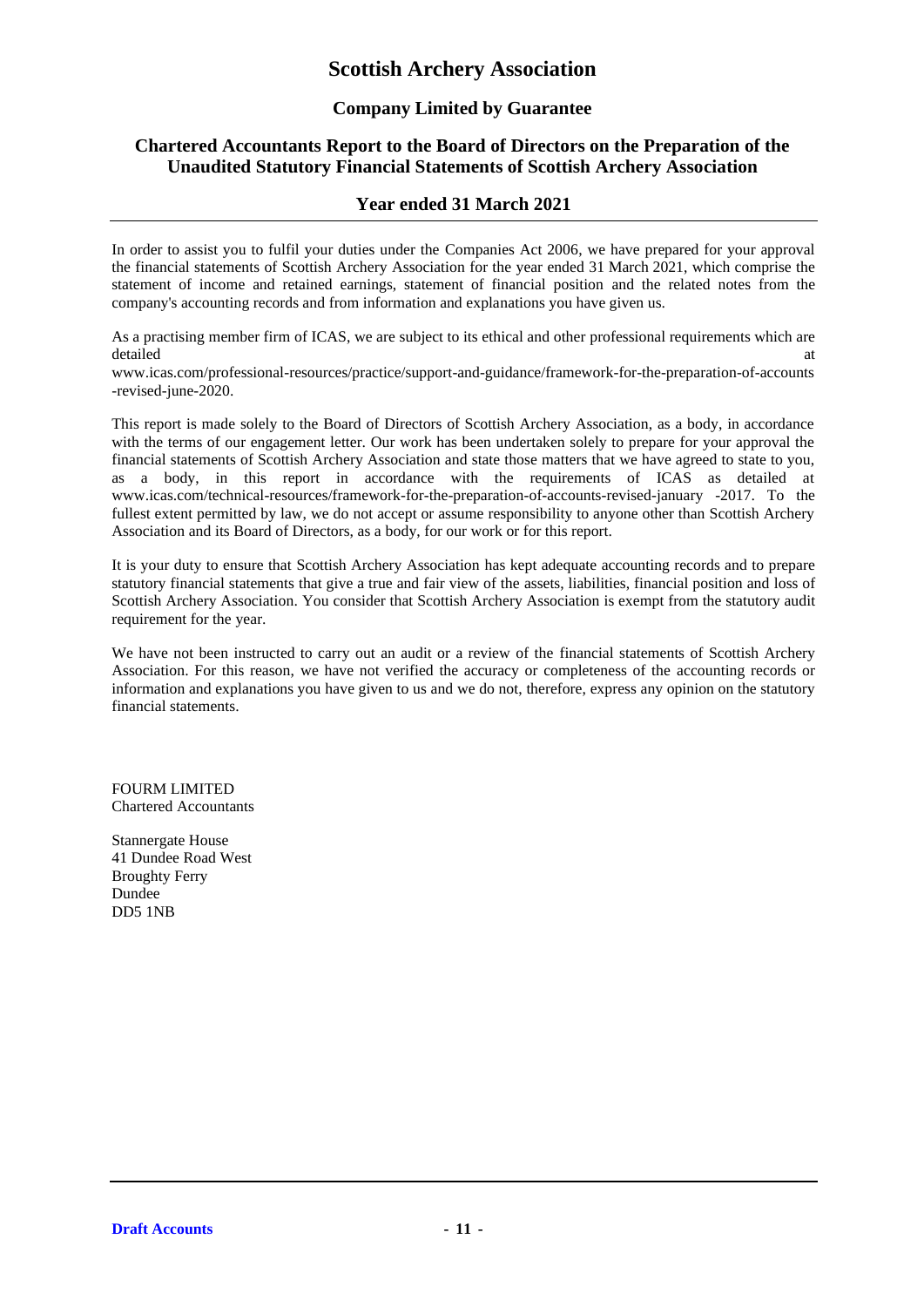# **Detailed Income Statement**

# **Year ended 31 March 2021**

|                                              | 2021<br>£ | 2020<br>$\pounds$ |
|----------------------------------------------|-----------|-------------------|
| <b>Turnover</b>                              |           |                   |
| Sales                                        |           | 453               |
| <b>Affiliation Fees</b>                      | 23,599    | 27,195            |
| Club Recovery Support Payments               | (4,084)   |                   |
| Sport Scotland                               | 95,200    | 95,700            |
| Archery GB                                   | 2,500     | 3,000             |
| Grants                                       | 8,420     | 10,896            |
| Donations and Sundry Income                  |           | 2,765             |
| Tournaments & Squads                         | 70        | 3,796             |
|                                              | 125,705   | 143,805           |
| <b>Gross profit</b>                          | 125,705   | 143,805           |
| Overheads                                    |           |                   |
| Administrative expenses                      | 128,581   | 148,997           |
| <b>Operating loss</b>                        | (2,876)   | (5,192)           |
| Other interest receivable and similar income | 151       | 500               |
| <b>Loss before taxation</b>                  | (2,725)   | (4,692)           |